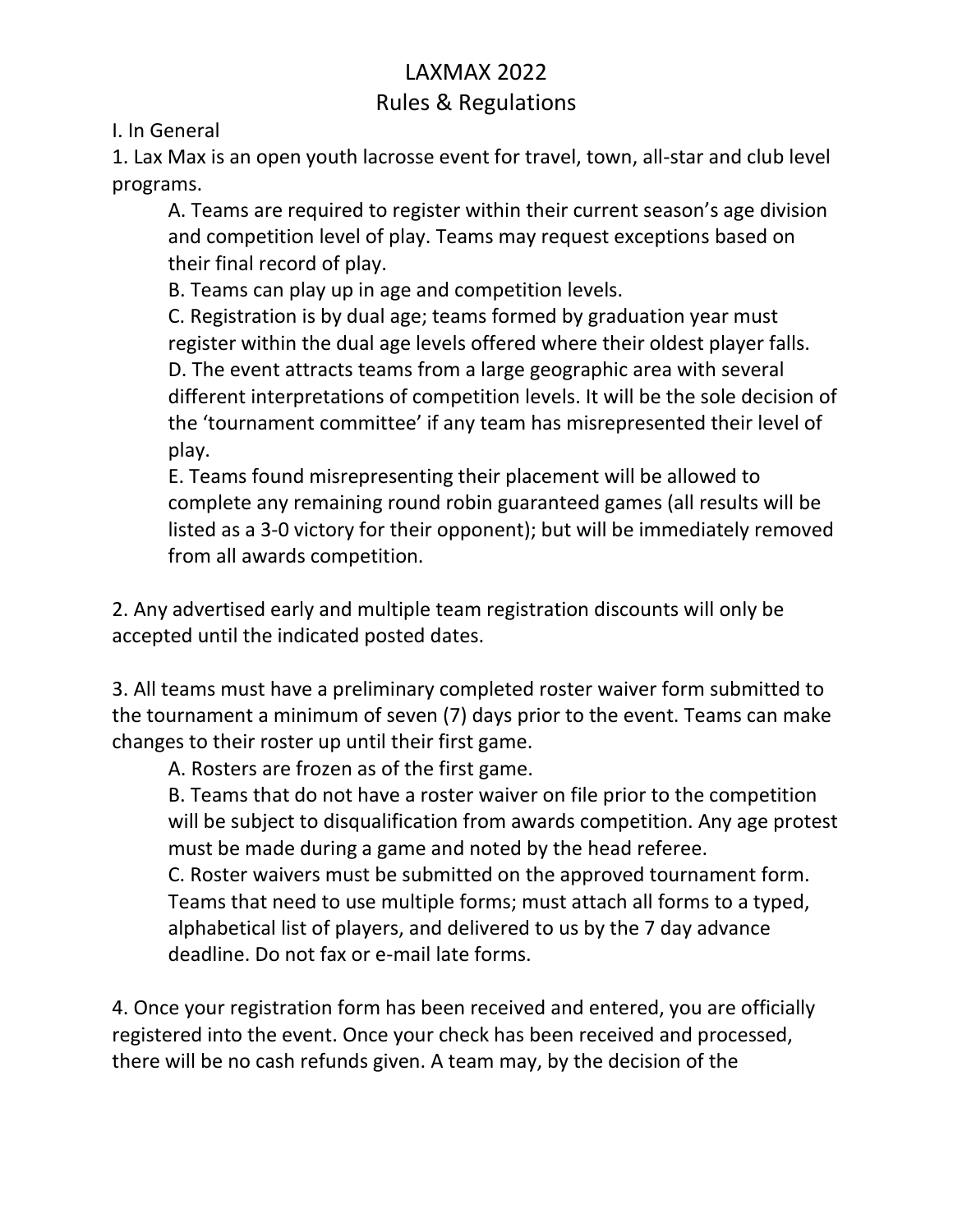## Rules & Regulations

tournament committee, may receive a credit for games missed, which can be used for future registration.

5. If the tournament is canceled in whole or shortened in part for any reason, including inclement weather or any other "Act of God," no cash refunds will be given. It will be the decision of the tournament committee, that once all expenses have been calculated, a pro-rated credit for games missed will be distributed to the teams.

6. The Tournament Committee, Pikesville Sports, MASCOM Sports, Carroll County Dept. of Recreation and the City of Westminster Recreation and Parks will not be responsible for any expenses incurred by any team, club or organization if the tournament is canceled in whole or in part. The Tournament Committee reserves the right to decide on all matters pertaining to the operation of the tournament and its judgment is final.

7. Teams are not registered and will not be scheduled until a completed Registration Form and all fees have been paid in full.

8. Once schedules have been posted, coaches are responsible for checking their respective schedules on a daily basis. The Tournament will not be held responsible for any forfeit.

9. T-shirts will be distributed beginning Saturday morning of the Tournament. It is the responsibility of each coach to pick up their t-shirts during the event. Shirts not picked up will be taken back to the manufacturer and held for 30 days pending pickup. After 30 days, all remaining t-shirts will be donated to area charities.

#### II. Rules of Play

1. All teams are guaranteed three games. The total number of games scheduled will be determined by the size of the division/bracket and whether or not semi-final and final games are needed. Play-offs will be scheduled in divisions composed of 6 or more teams.

2. Club Level, Tournament and All-Star teams are not precluded from the competition.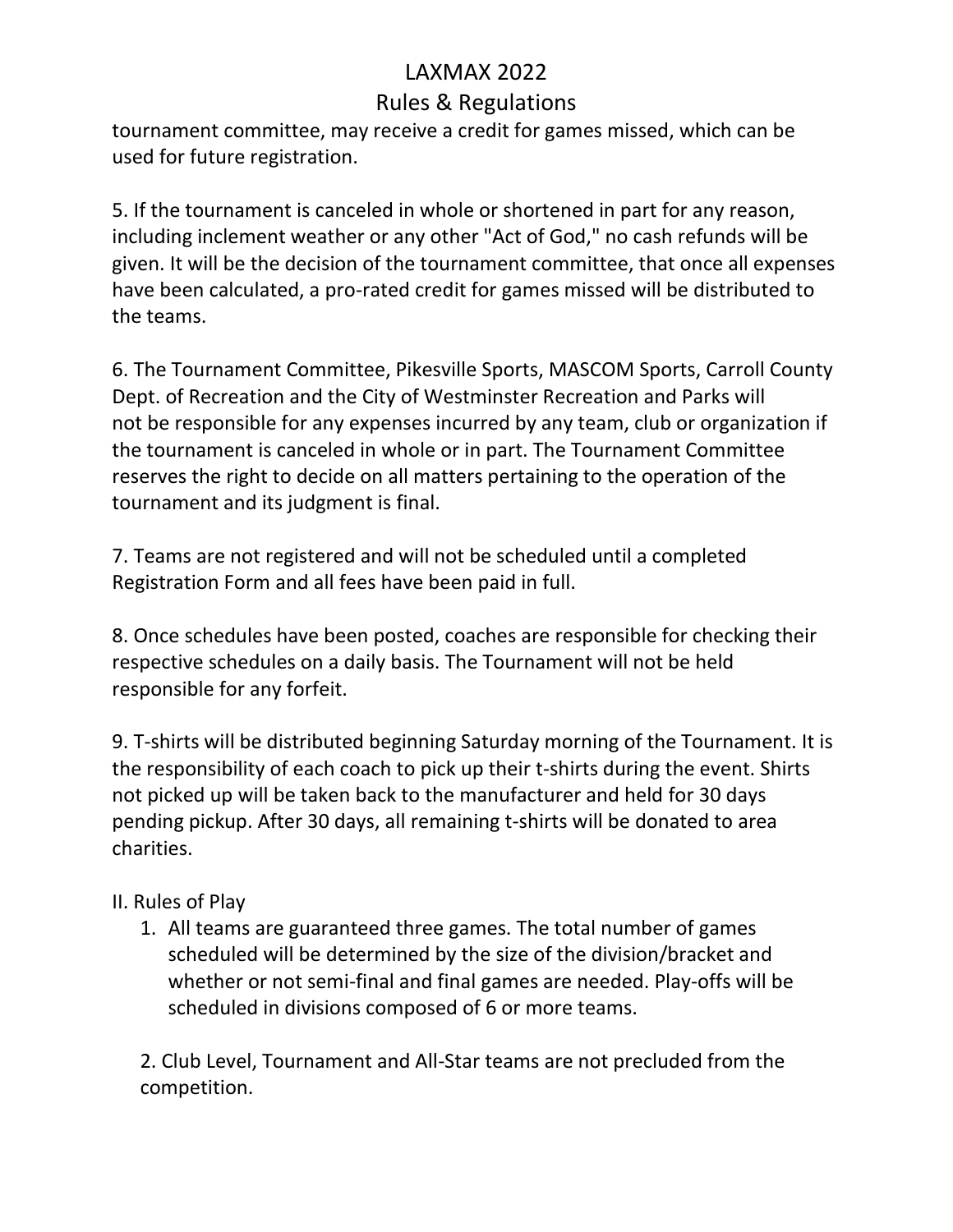## Rules & Regulations

3. This is a trophy tournament. Team and individual awards will be presented to the first and second place teams in each division/bracket.

4. Final registration will determine the breakdown of tournament brackets (i.e. AA, A, A/B, B, BC & C).

5. The registration fee include referee fees

6. Registration is refundable (by credit only) through April 1, 2018.

7. Age groupings can be divided into the multiple competition levels listed above. When registering, a team may write in requests such as A/B and B/C in the check off age boxes in order to allow us the best opportunity to place you in the best competitive division.

8. All applications will be reviewed regarding their placement into the different competitive levels. We take the team's season record into consideration when forming A/B and B/C brackets. There are several recreation travel sponsored programs which have the term "club" in their name; as well as several clubs which are now accepting less competitive teams into their organization. Teams that fall into this category must contact the tournament to receive permission to participate out of their platform. The tournament committee's placement decisions are final. Because a team has club in its name; it is not a reason to protest.

9. All players must be age appropriate. Age is determined by the player's age the September 1st preceding competition. Coaches must be prepared to present age verification at all times during the tournament. Failure to produce age verification (within a time period specified by the tournament committee) will result in the game in which the challenge took place being declared a forfeit and any additional games played until verification is produced will be recorded as forfeits. If a team is challenged, and is found not to have a roster on file with the tournament committee, all games played up to the challenge will be declared forfeits.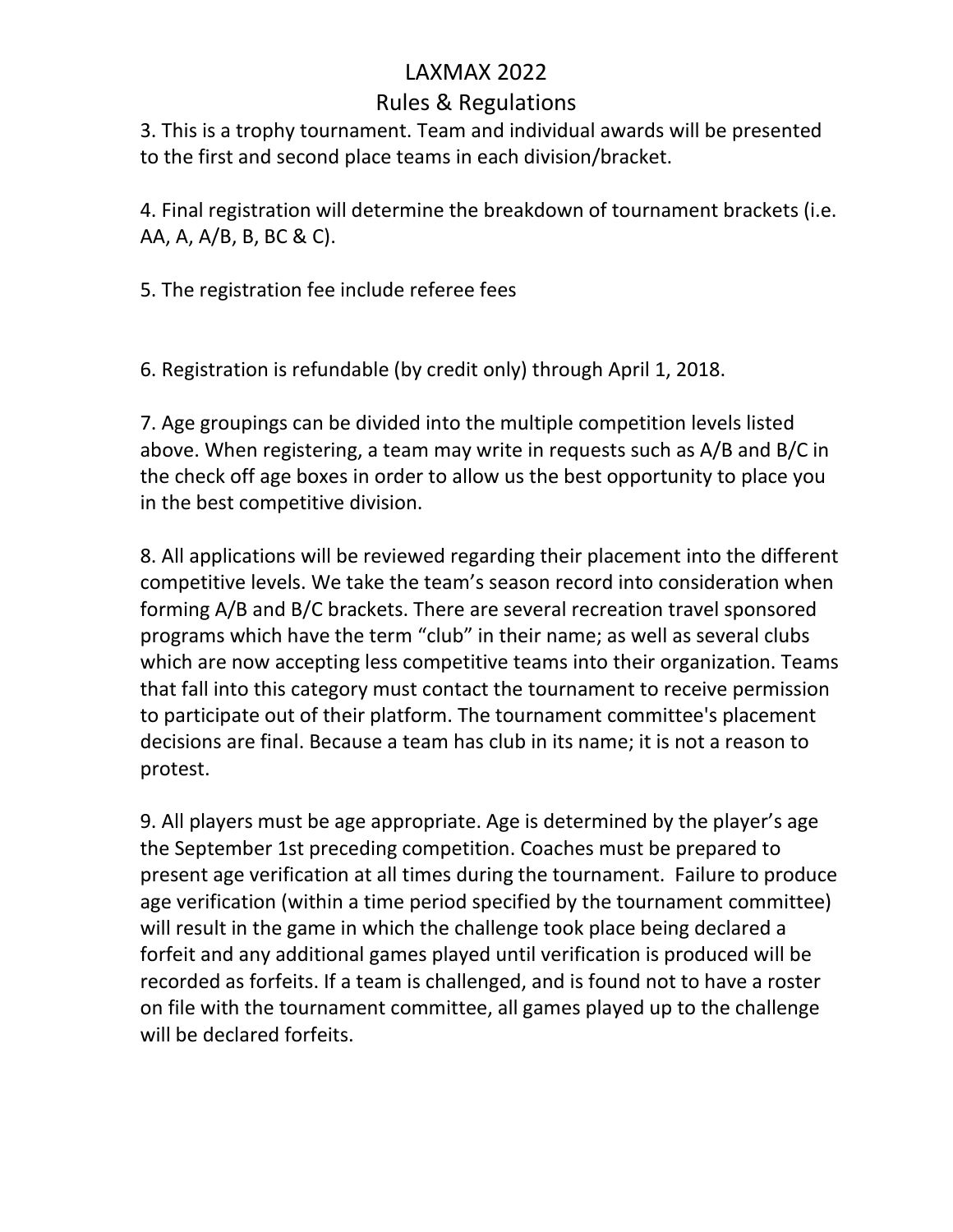### Rules & Regulations

11. Maximum roster size for budget purposes is 18 players for regulation teams and 14 players for 7-8 (Tyker) teams for shirt and awards distribution. Teams that bring additional players over the Roster Maximum may purchase additional t-shirts at the time of their allotment pickup, and additional awards at the conclusion of the event.

12. Any team that uses an illegal player at any time in the tournament will be suspended immediately. All games played will be recorded as 3-0 forfeits. Any team that is suspended will be allowed to play any remaining round robin games. All additional games played will be counted as 3-0 forfeit losses. A suspended team will be disqualified from semis, finals and championship games and from all awards. A player cannot play for two teams within the same age level.

13. A player who has played for his/her high school and was not registered with your program for the past season is ineligible to participate in the 13/14 age category. A player falling into this category can participate in the 15 through 18 age levels for high school and club levels.

14. The Tournament will be played according to MYLA rules, except in the 15- 16 and 17-18 age groups, which will follow high school regulations. (Complete MYLA Rules may be found at http://www.mylalax.com )

#### ADDITIONAL GAME TIME INFORMATION

Playing time will consist of 2 twenty minute running halves with a 5 minute half time. Games will begin promptly on the hour.

Timeouts will consist of one 45 second timeout per team per half. Playing time stops with each timeout. The clock will start after 45 seconds. Any team not prepared to play after 45 seconds will lose possession of the ball.

The four goal rule will be in effect for all boys' games and 7/8 girls games at all times. If a team is leading by 4 or more goals, the faceoff will be eliminated and the ball awarded to the trailing team at mid field. The only exception to this rule will be to begin the second half.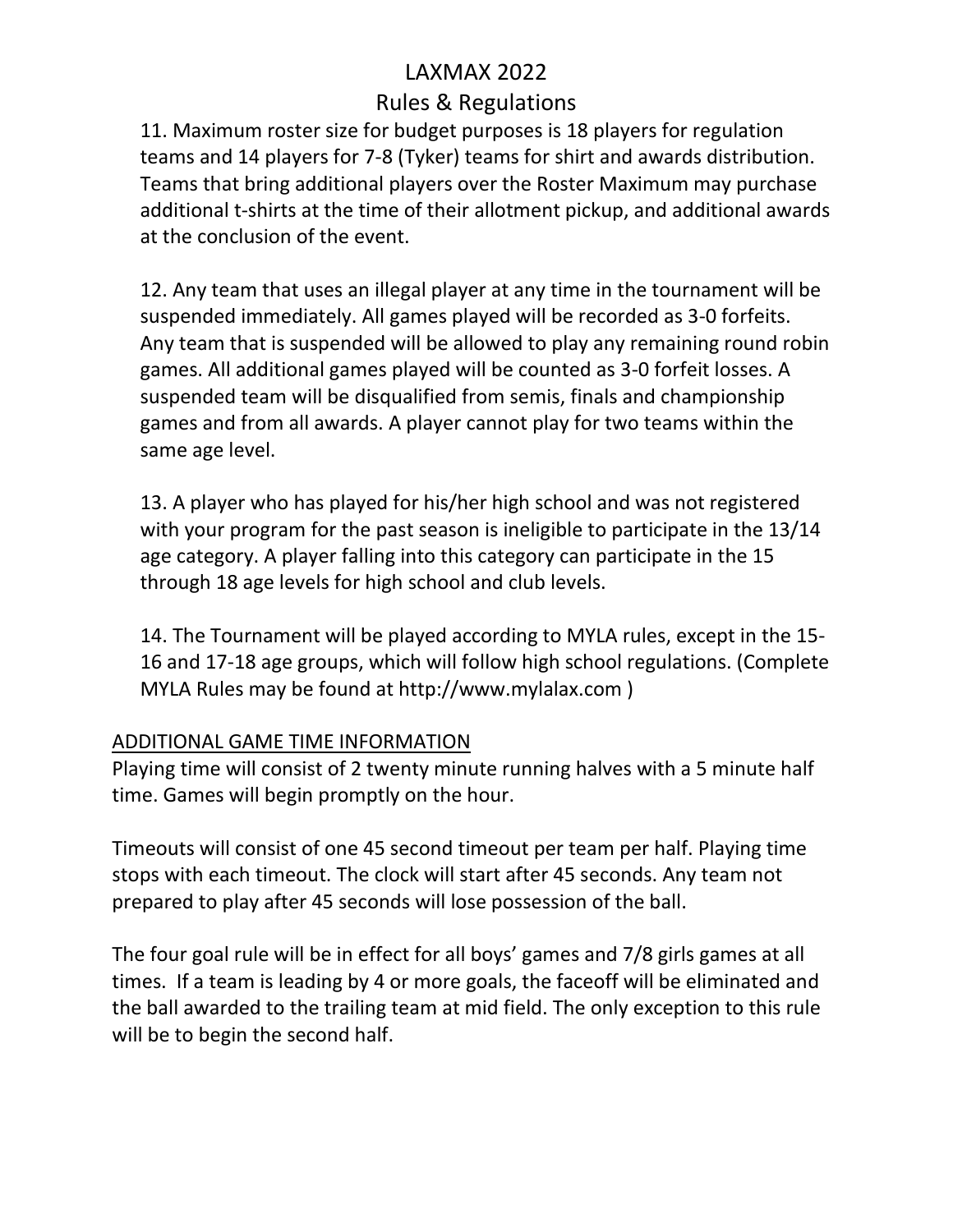## LAXMAX 2022 Rules & Regulations

The six goal rule will be in effect for all girls 9/10, 11/12 and 13/14 games at all times. if a team is leading by 6 or more goals, the faceoff will be eliminated and the ball awarded to the trailing team at mid field. The only exception to this rule will be to begin the second half.

There will be no stick checks unless requested by the opposing coach, and if the stick is found not to be illegal, the challenging team will be charged a time out. If no timeout remains, a delay of game technical foul will be assessed.

Sticks in the 7/8 Boys divisions are limited to 36-52 inches.

No Overtime in regular play. Sudden victory overtime will be used to decide all ties in playoff games.

Players may only compete for one team in the same age level throughout the event.

Any team that forfeits a game during the tournament will be ineligible to compete in any playoff games.

All forfeits will be considered a 3-1 victory for the team that is prepared to play.

Any player, coach or fan ejected from a game or field during the tournament for fighting or unsportsmanlike behavior will be prohibited from playing, coaching or watching any other games in the tournament.

IF THERE ARE ANY QUESTIONS REGARDING RULES, THE REFEREE'S DECISION ON THE FIELD WILL BE THE FINAL RULING.

#### SCHEDULING AND SCORING

Please check your schedules before leaving for the tournament. Schedules may change at any time.

1. All teams should be scheduled for a minimum of three games.

2. Points will be awarded after each game, 3 points for a win, 1 point for a tie and 0 points for a loss.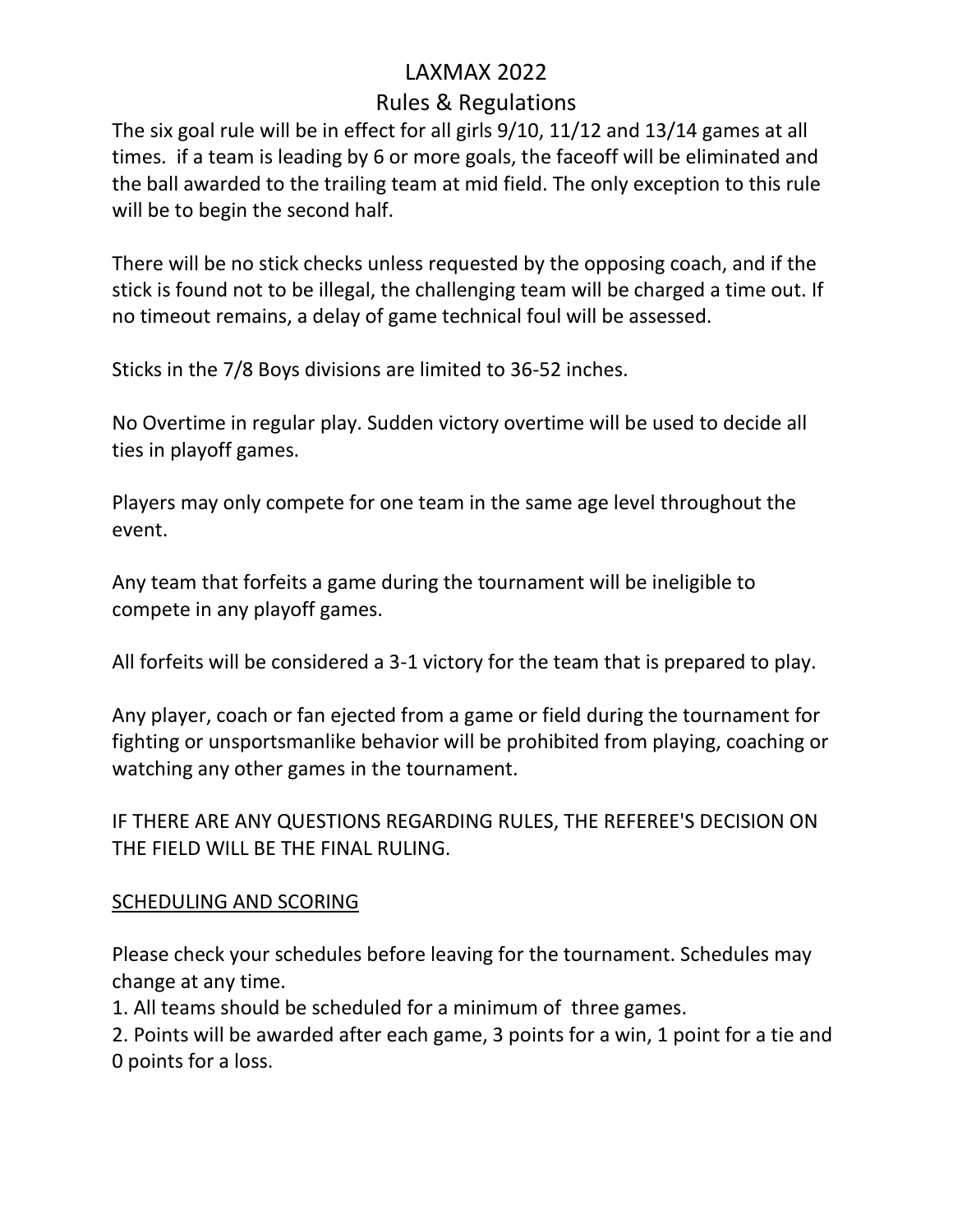## Rules & Regulations

3. In the event of inclement weather and cancellation of games. Each canceled game will be scored as a 3-1 WIN for BOTH teams.

4. Ties will be broken in the following manner:

A. Head to head play

B. Most wins

C. Fewest goals allowed

D. Total point differential in first three games (not to exceed +3 or –3 in any game)

E. Coin toss (team coming second in alphabet will call the toss)

5. All ties in playoff games will be decided immediately by a sudden victory period.

All scores must be reported to the scorer's table at each venue. Any questions regarding the score should be addressed at that time. Once the score is turned in at the table and posted, the score is considered official and no changes will be made. It is the coach's responsibility to ensure that the correct score is recorded. Scores will be posted online at the end of each day.

### TYKER GIRLS

- Tykers 2 passes anywhere on the field, no dumping (goalie pass counts)
- 7 field players and a goalie
- No Checking
- 4 Goal Rule, if a team is behind by 4 goals, the draw is suspended.
- A draw shall be done at the beginning of the half. The team that is behind has the option of doing a draw instead of a free position

#### BOYS TYKERS

- Long Sticks are allowed, maximum 52 inches
- Fast Break Rule: On any normal time serving penalty, the team which has been fouled will be awarded the ball and placed in position for a fast break. The player who has committed the foul must be substituted out. He is replaced by another so that both teams are always full strength and never play man down. The ball will be restarted on the offensive end, in front of the goal, a few yards outside the offensive box by a middie. All other middies are positioned on the defensive half of the field. On the sound of the whistle, all players are live. The offensive team will have a brief man-up opportunity.